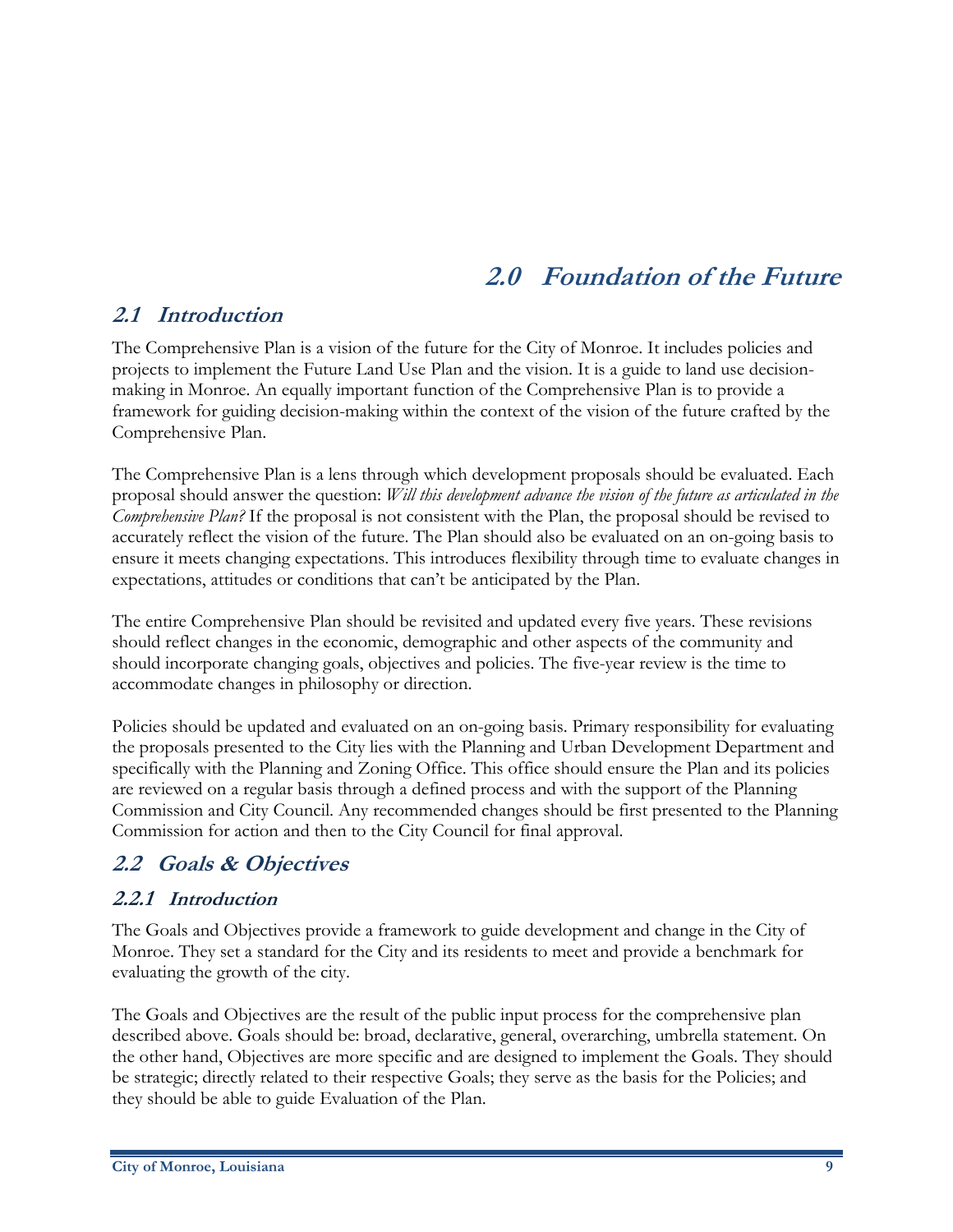

Goals and Objectives are based on the entirety of what is learned though the Comprehensive Plan process and everything that is contained in the Plan. This includes the Plan inventory but also it is heavily guided by the public input process, for the Goals and Objectives constitute the vision for the future of the community.

During the public input process for the City of Monroe Comprehensive Plan, five general priority areas emerged to guide the Goals and Objectives:

- Government & Civic Discourse
- **Education & Opportunity**
- Vitality & Revitalization
- Safety, Security & Livability
- Rivers & Bayous

To implement this Comprehensive Plan and as part of the foundation for a sustainable future, Monroe City government will engage itself and its residents in responsibly managing growth to protect and enhance the quality of life for current and future residents. It will achieve this ambition through the application of the Goals and Objectives that follow.

## **2.2.2 Goals & Objectives**

#### **2.2.2.1 Government and Civic Discourse**

The public input on government and civic discourse revealed these as the most prevalent themes:

- More and better communication with government is needed
- Government needs to cooperate with residents
- The public wants to be able to understand what is happening and why
- More public input needed in government
- Monroe needs to overcome negative stereotyping and attitudes that divide the City race, religion, socio-economic status
- The development of leadership capacity is needed to guide the city in the future

The result is the following goal statement and accompanying objectives.

the Comprehensive Plan

# **Goal 1 – Government & Civic Discourse**

*Monroe will foster an atmosphere of inclusivity and spirit of cooperation and collaboration among residents and government* 

Objective 1. To encourage citizens' active participation in and interaction with their government Objective 2. To develop transparency at all levels of City government Objective 3. To celebrate and support all citizens without regard to background, race, culture, religion or socio-economic status Objective 4. To continuously seek greater standards for governmental achievement at the local and regional levels Objective 5. To apply predictable and reasonable standards for decision-making guided by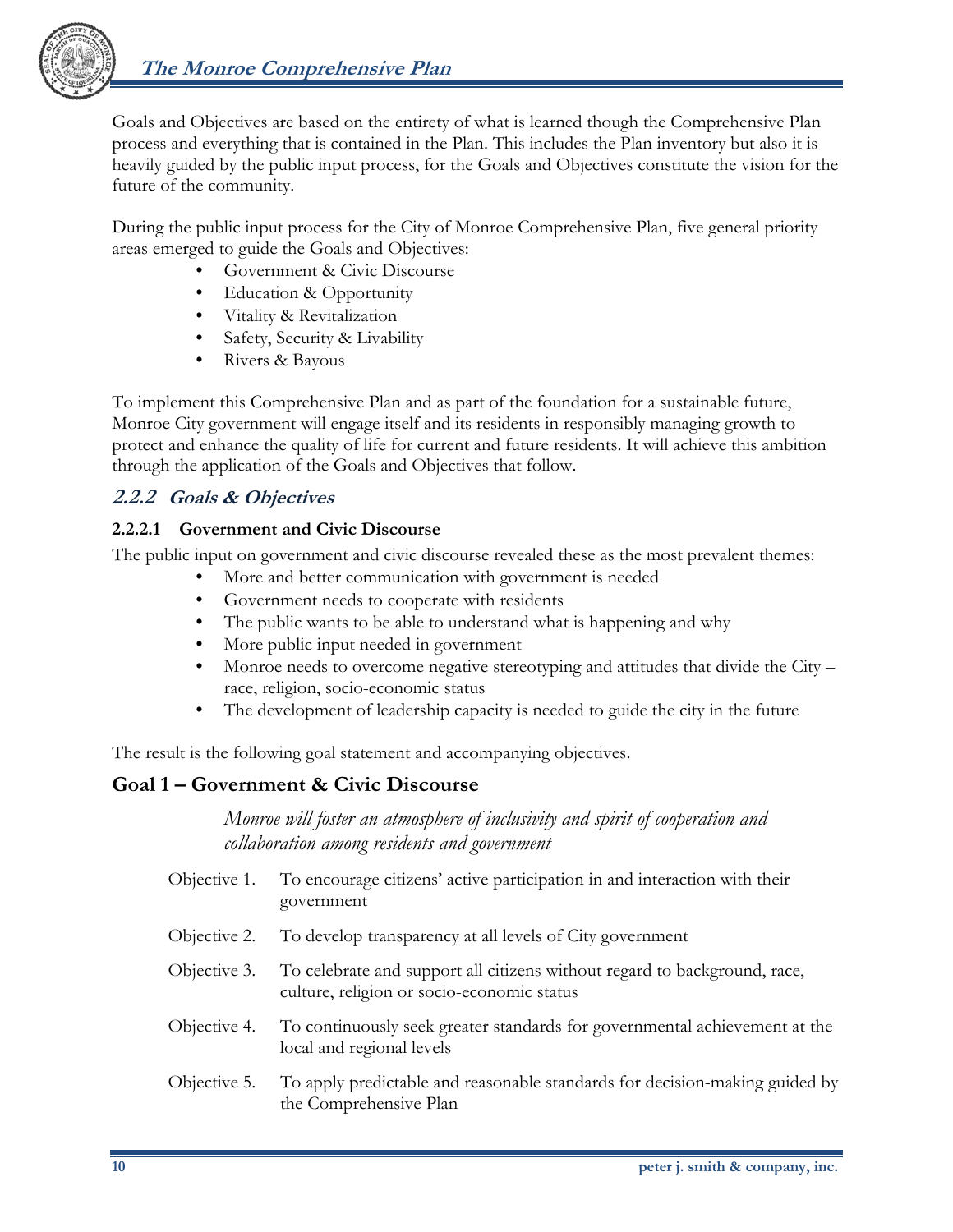#### **2.2.2.2 Education & Opportunity**

The public input on education and opportunity revealed these as the most prevalent themes:

- Schools need to concentrate on job readiness as well as further education
- The resources exist here to focus on seamless education from pre-k all the way through college and beyond
- The community is rich in the array of educational opportunities available but students need help in taking advantage of it all
- The stigma attached to technical education needs to be ended
- Educational institutions need to cooperate and collaborate with one another

The result is the following goal statement and accompanying objectives.

# **Goal 2 – Education & Opportunity**

*The City of Monroe is unique in Northeast Louisiana and it will use the legacy of its forbears and its position as a regional hub to build a strong foundation for the future.* 

- Objective 1. To identify, preserve and revitalize the community's cultural, historic and natural resources
- Objective 2. To increase economic vitality in Monroe through tourism and development and enhancement of the local visitor industry
- Objective 3. To promote the appreciation of local and regional cultural, historic and natural resources through education and interpretation
- Objective 4. To promote decision-making that encourages preservation, sustainability and revitalization of natural, cultural and historic resources
- Objective 5. To support entrepreneurship and innovation as the engines for a creativityand knowledge-based economy

#### **2.2.2.3 Vitality & Revitalization**

The public input on vitality and revitalization revealed these as the most prevalent themes:

- Creative people need to be attracted to live and work here and the infrastructure needed to attract them: housing, jobs, incentives for them to establish businesses, cultural activities
- Jobs that help support families are needed
- The City's education resources, its location and assets make it a potential hub for regional manufacturing and innovation
- Property maintenance, litter abatement and quality of life issues need to be addressed
- Downtown, the river, the zoo, arts, historic and cultural resources are Monroe's assets to attract businesses and visitors
- Local businesses and business development efforts need support

The result is the following goal statement and accompanying objectives.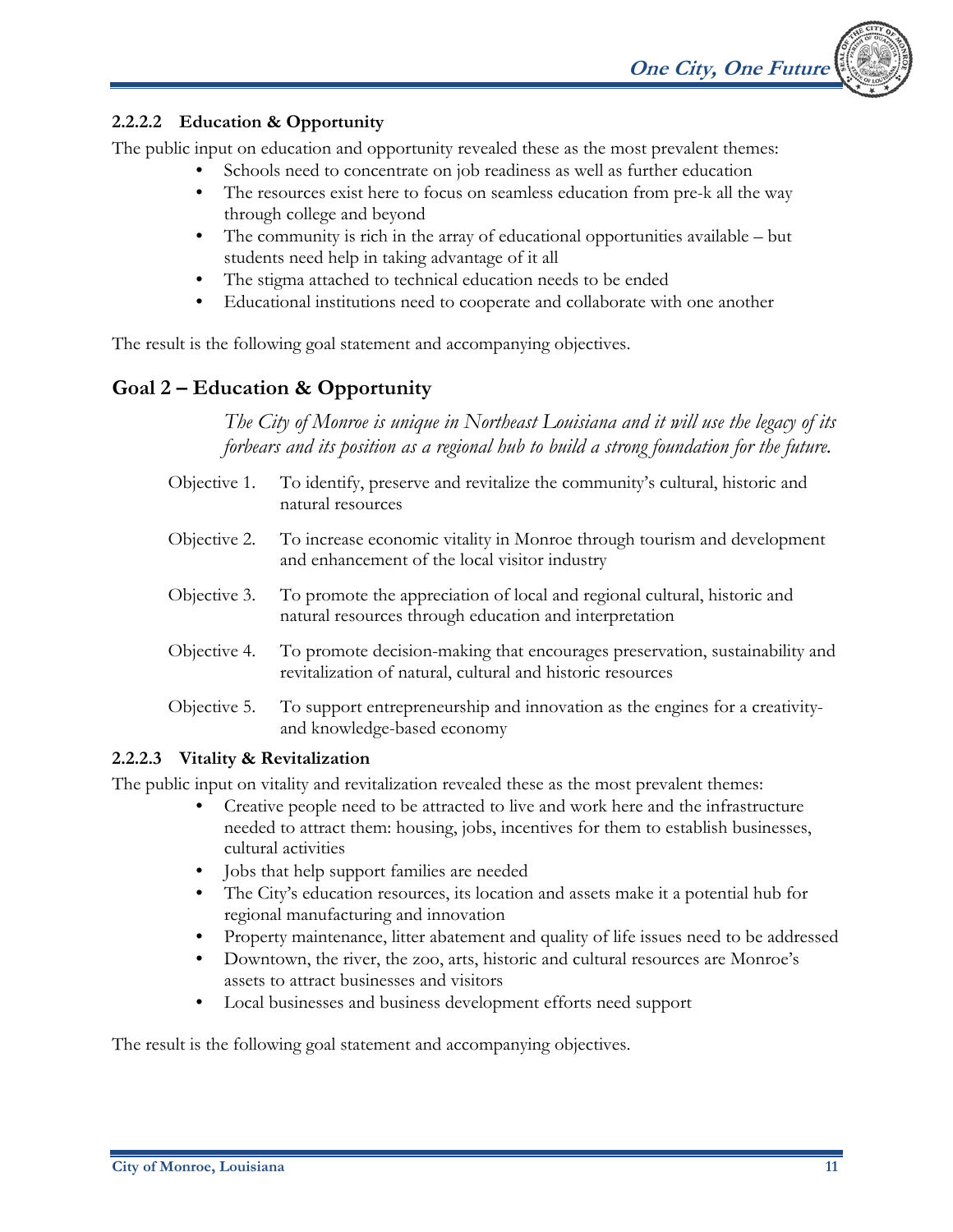

## **Goal 3 – Vitality & Revitalization**

*The City of Monroe is unique and it will use the legacy of its forbears and its position as a regional hub to build a strong foundation for the future.* 

- Objective 1. To support entrepreneurship and innovation as the engines for a creativityand knowledge-based economy
- Objective 2. To promote and support regional marketing and job- and industrialdevelopment efforts
- Objective 3. To increase economic vitality in Monroe through every possible channel including tourism and development and enhancement of the local visitor industry
- Objective 4. To promote economic development in the sciences related to existing educational and cultural strengths in Monroe
- Objective 5. To promote Monroe as a lifestyle destination of residential and visitor choice

#### **2.2.2.4 Safety, Security & Livability**

The public input on safety, security and livability revealed these as the most prevalent themes:

- Safety, and the perception of safety in Monroe needs to be improved
- There are formal and informal social safety nets that ensure no one falls through the cracks – they need support
- More and better housing choices and opportunities are needed
- Housing redevelopment areas need to be identified and addressed to revitalize neighborhoods
- The community has so many assets, should have a better sense of self-esteem and positive identity

The result is the following goal statement and accompanying objectives.

# **Goal 4 – Safety, Security & Livability**

*The City of Monroe will be safe and secure for residents and visitors.* 

- Objective 1. To increase preparedness for man-made and natural disasters
- Objective 2. To provide a network engaging residents and professionals in public safety
- Objective 3. To engage the entire community in addressing substandard housing and long waiting lists for housing in the community
- Objective 4. To engage local religious, cultural and educational institutions to increase understanding and empathy in the community
- Objective 5. To develop and implement a cohesive and efficient land use pattern that ensures compatibility and functional relationships among land uses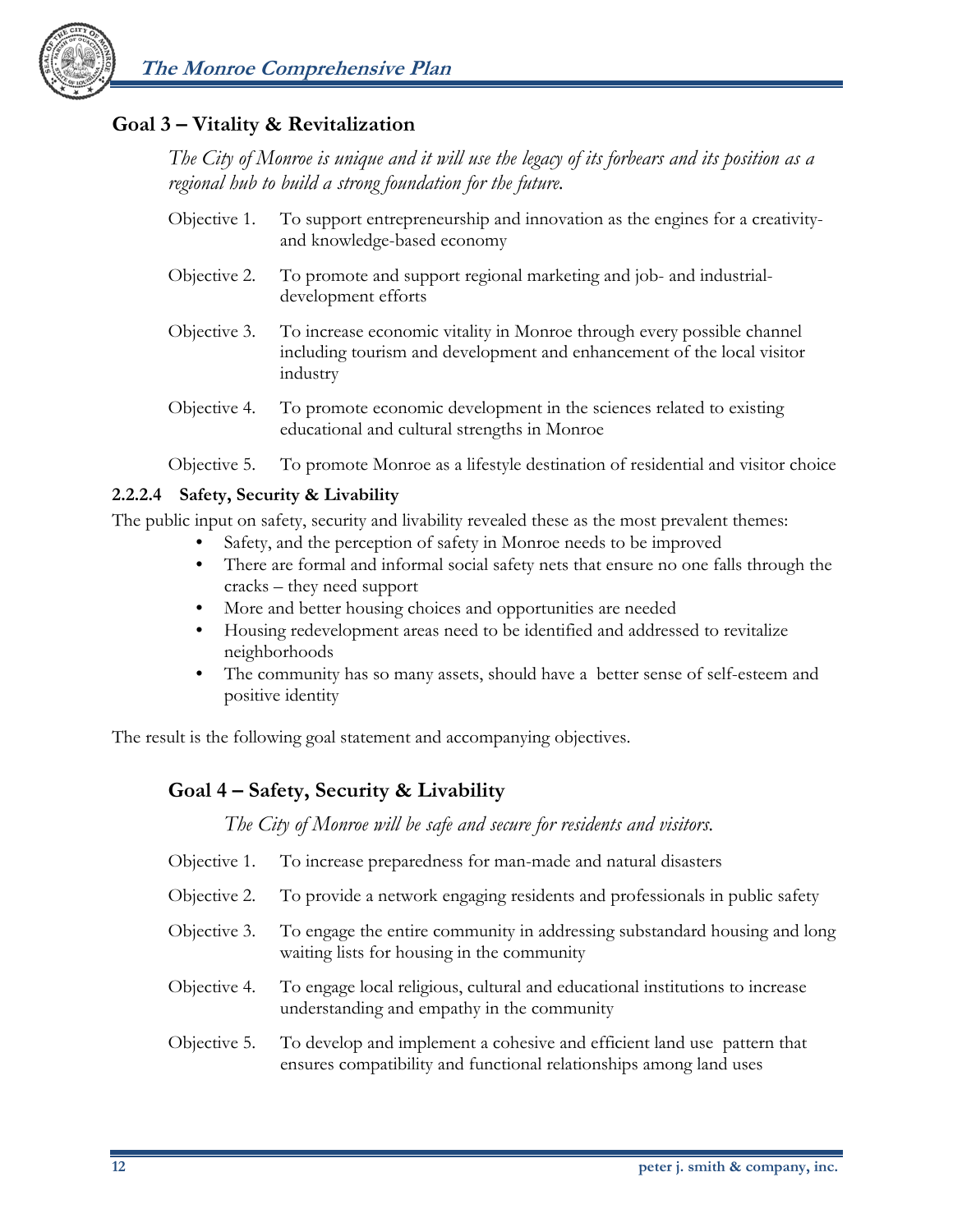**One City, One Future** 

Objective 6. To engage social service agencies to coordinate the delivery of services to impoverished individuals and families in a manner that encourages and assists them in achieving self-sufficiency

Objective 7. To promote, support and celebrate neighborhoods

#### **2.2.2.5 Rivers & Bayous**

The public input on rivers and bayous revealed these as the most prevalent themes:

- The Ouachita River is an important opportunity for transportation, economic development and leisure
- The river is "liquid gold"
- Flooding and flood control are priorities locally
- Downtown, trees, the river, bayous all are important local assets
- Wetlands and waterways need to be preserved and protected

The result is the following goal statement and accompanying objectives.

#### **Goal 5 – Rivers & Bayous**

*Water is a defining feature of the City. The City's waterways will be restored as a source of pride, vitality and enjoyment for the City's residents and visitors.* 

- Objective 1. To celebrate the City's history and culture as a riverfront community in the Southern United States
- Objective 2. To incorporate flood protection with access for recreation, relaxation and rejuvenation
- Objective 3. To participate in the multijurisdictional revitalization of the Ouachita River as a transportation corridor for commerce and recreation
- Objective 4. To protect and enhance the water quality of the Ouachita River, local bayous, other waterways and bodies of water
- Objective 5. To increase opportunities for enjoyment and leisure in the City's waterways, greenway parks and open spaces

# **2.3 Policies**

The policies for the comprehensive plan are based upon the goals and objectives and are applied to all of the elements of the comprehensive plan adding administration as the lead element. The purpose of this is to ensure that the policies reflect the goals and objectives that are themselves based upon the public's input into the planning process. The policy development strategy of including policies for each element of the plan ensures the goals and objectives are fairly and comprehensively represented throughout so that the recommendations which follow will be similarly all-inclusive.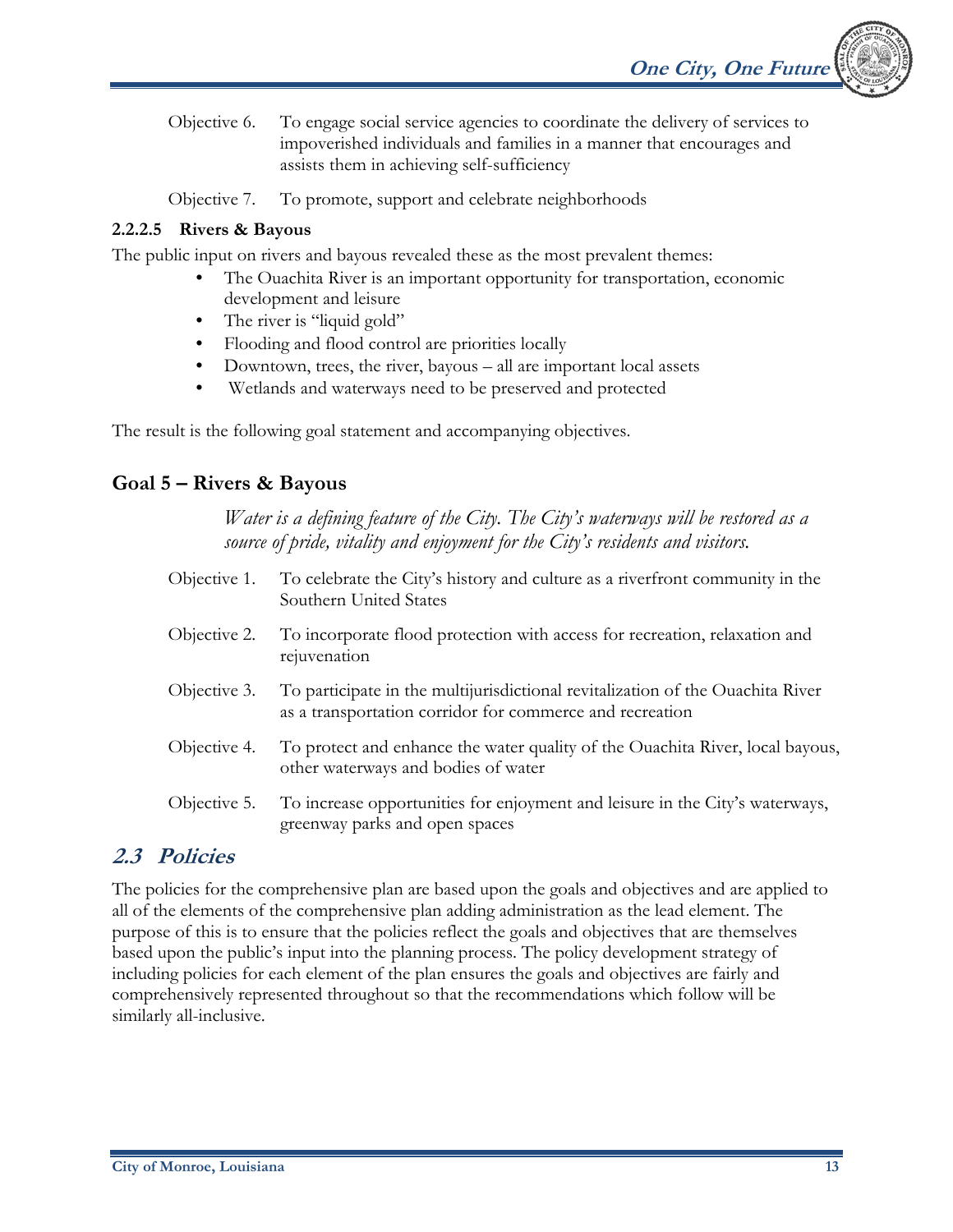

## **2.3.1 Administration Policies**

As it seeks to implement the actions necessary to realize its vision of the future as expressed by the Comprehensive Plan, the City should be guided by the following policies which are designed to provide a framework for addressing the actions recommended by the Plan as well as actions that are proposed and implemented in the future.

| ADM Policy 1. | The City of Monroe government should continue to evaluate its charter for its |
|---------------|-------------------------------------------------------------------------------|
|               | effectiveness                                                                 |
| ADM Policy 2. | The City of Monroe should use its Comprehensive Plan to leverage state        |
|               | support for local projects and programs                                       |
| ADM Policy 3. | The Comprehensive Plan should be adopted and implemented                      |
| ADM Policy 4. | Revisions, amendments and deletions of Goals, Objectives and Policies or to   |
|               | the Comprehensive Plan itself should be identified and recommended through    |
|               | a defined process of review and updating which includes all stakeholders with |
|               | referrals to the City Council for deliberation and possible action            |
| ADM Policy 5. | Implementation of the Comprehensive Plan should be coordinated by the         |
|               | Planning Commission with appropriate boards and commissions developing        |
|               | implementation strategies and actions                                         |
| ADM Policy 6. | The City should strive to ensure all departments:                             |
|               | Have adequate safe and secure space in which to conduct their business        |

- Are located for ease of access by the public
- Provide an atmosphere of professionalism that instills pride in city government and the important work of the city government

### **2.3.2 Regional Context Policies**

In order to understand the City of Monroe it is important to understand the region of which it is the hub, socially, politically and geophysically. The Regional Context Policies set the stage for increasing understanding, cooperation and collaboration among communities in Northeast Louisiana.

- RC Policy 1. The qualities that make Monroe and northeast Louisiana unique should be leveraged to advance the region as a whole
- RC Policy 2. The City of Monroe and the neighboring communities within Northeastern Louisiana should cooperate fully in the protection and revitalization of the region's natural resources
- RC Policy 3. The City of Monroe should support the planning activities of neighboring jurisdictions
- RC Policy 4. The City of Monroe and other communities within Northeastern Louisiana should seek to identify ways to link their roads, trails, parks and open spaces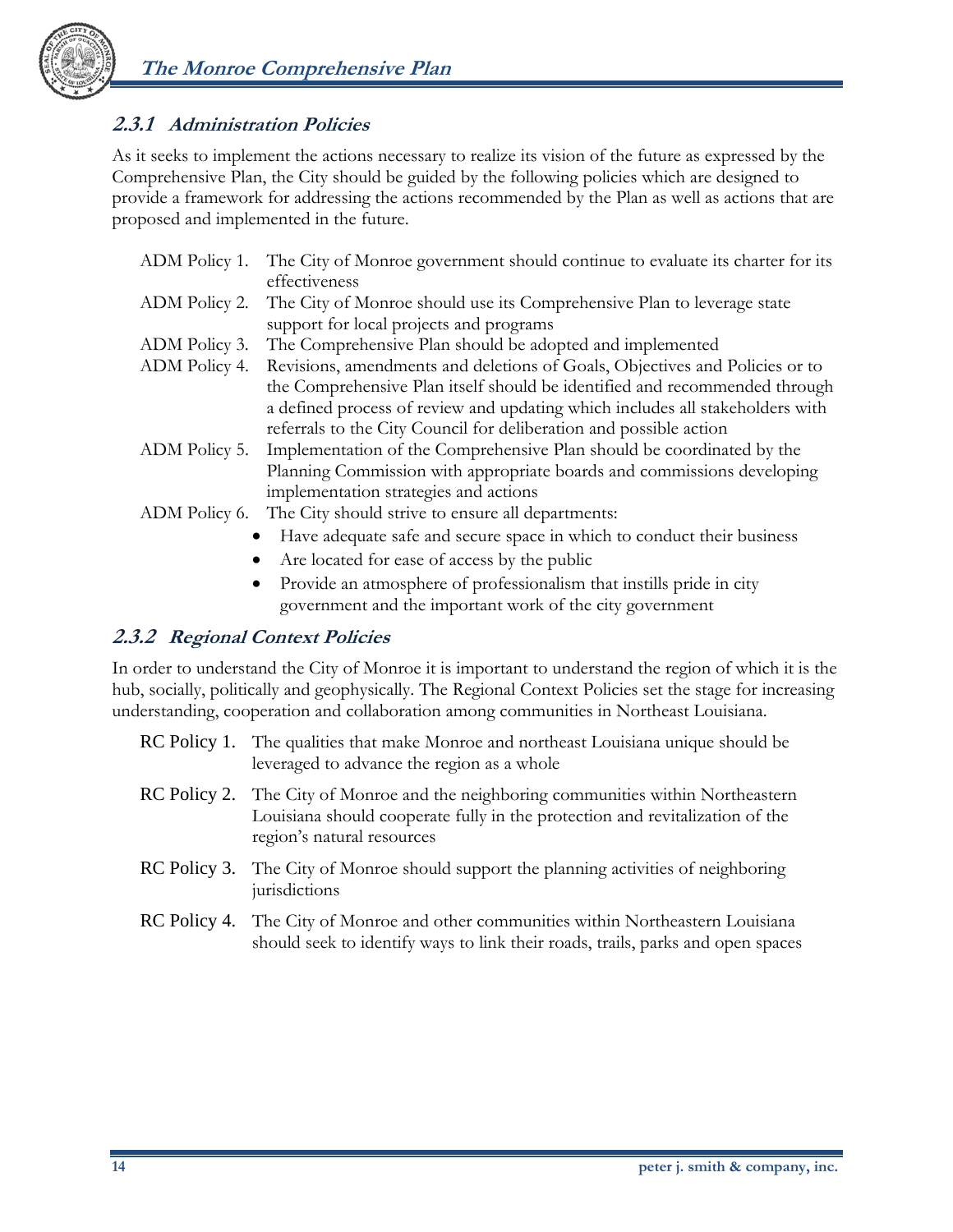# **2.3.3 Community Character Policies**

Monroe was part of the Louisiana Purchase and was originally an element of the Territory of New Orleans. Originally known as Fort Miro, it was renamed Monroe in 1819 to honor President James Monroe – one of the negotiators of the Louisiana Purchase. It is very evocative of the Southern United States but unique in its relationship to the Ouachita River to its west and the vast agricultural area on the Mississippi River alluvial plain to its east. As it seeks revitalization, the character of the community should be preserved. The Community Context Policies seek to help the community do so.

| CC Policy 1. | The pattern of development in the City of Monroe should rely upon and be<br>guided by the Comprehensive Plan and Future Land Use Plan to preserve the<br>character of the community                                                                                           |
|--------------|-------------------------------------------------------------------------------------------------------------------------------------------------------------------------------------------------------------------------------------------------------------------------------|
| CC Policy 2. | Neighborhood development should reinforce and be guided by the character<br>of the existing land use patterns and architectural styles                                                                                                                                        |
| CC Policy 3. | The City's appearance is critical to its vitality, and the zoning, nuisance<br>property condition and property maintenance ordinances and regulations<br>should be enforced effectively to maintain the City's beauty, instill pride in its<br>surroundings and ensure safety |
| CC Policy 4. | The City should develop mechanisms to ensure that future development<br>enhances and preserves the existing character of the community                                                                                                                                        |

# **2.3.4 Land Use Policies**

The City is responsible for guiding growth and development within its boundaries. It exercises this responsibility by shaping the types, locations and densities of land uses within its boundaries through the Comprehensive Plan and the related documents that directly guide land uses: The Zoning and Subdivision Ordinances. Development proposals are expected to be in compliance with and support the City's adopted regulations. The Land Use Policies set the context for adoption and enforcement of development regulations.

| LU Policy 1. | Each development proposal should be reviewed in a timely and professional<br>manner based upon its compliance with the Comprehensive Plan and existing<br>zoning and the scope of its environmental and economic impact throughout the<br>community                                                          |
|--------------|--------------------------------------------------------------------------------------------------------------------------------------------------------------------------------------------------------------------------------------------------------------------------------------------------------------|
| LU Policy 2. | The aesthetic character of the City should be preserved and enhanced through<br>comprehensive land use regulations including design standards                                                                                                                                                                |
| LU Policy 3. | Residential and commercial development should be consistent with availability<br>of infrastructure resources and the limitations of the natural resources                                                                                                                                                    |
| LU Policy 4. | The City should develop an integrated approach to return vacant infill areas and<br>tax delinquent and/or dilapidated housing stock to commercial viability, which<br>may include the acquisition and transfer of these properties by a public entity to<br>private owners including the adjacent homeowners |
| LU Policy 5. | The City should regulate areas prone to dramatic flooding and consider limiting<br>development on them                                                                                                                                                                                                       |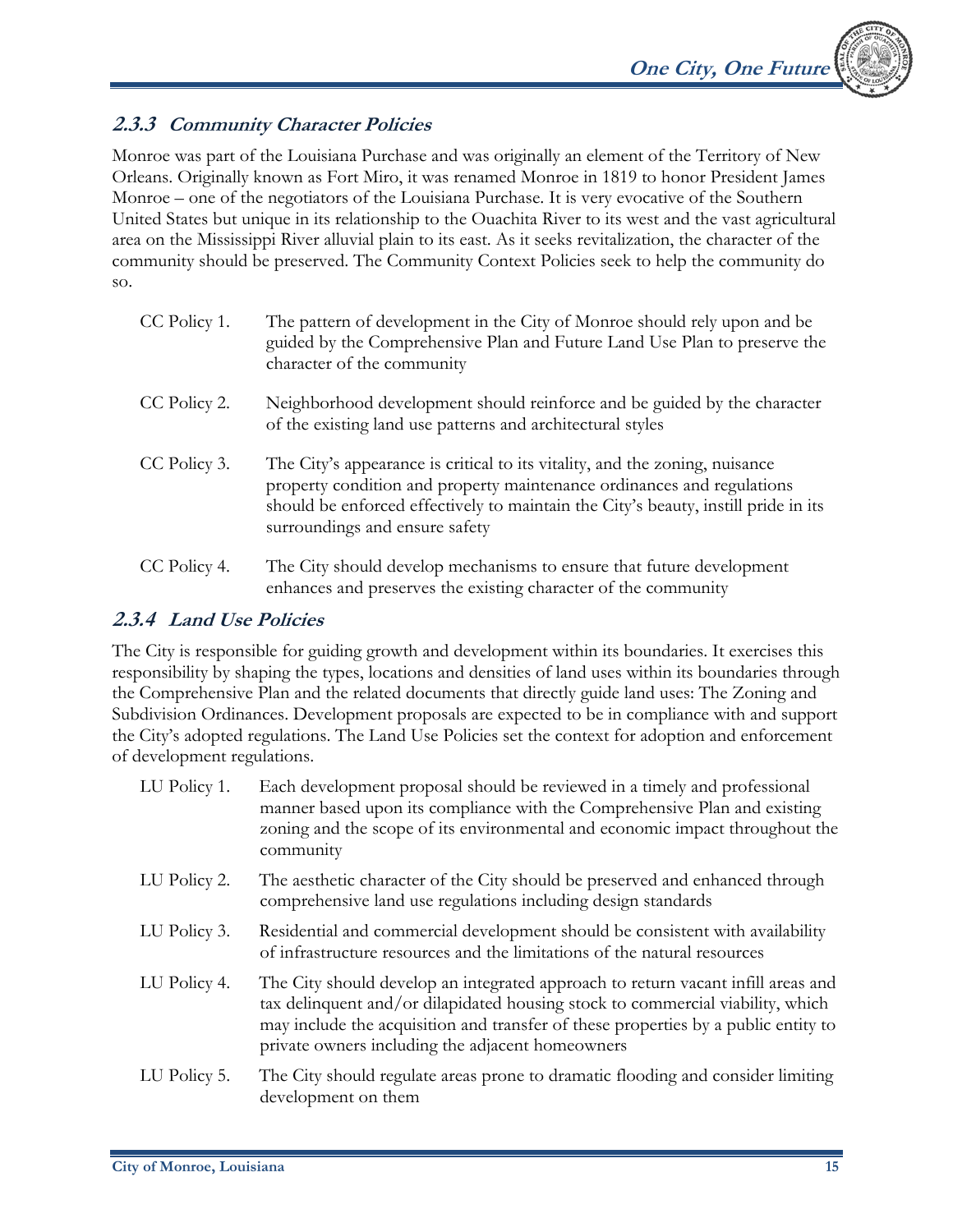

LU Policy 6. Balanced and strategic infill development should be encouraged in city neighborhoods

# **2.3.5 Housing Policies**

Monroe offers a range of residential choices from its beautiful and historic garden district to suburban style homes and modest homes typical of the south. However, there is inadequate housing for lower-income and special needs population. The lack of housing, a long waiting list for public housing and dilapidated condition of some of the community's housing reflects poorly on the community as a whole. Monroe has the opportunity to become a leader in housing for low income and special needs populations, including using infill development to revitalize neighborhoods. The housing policies are designed to help guide the City's housing efforts in helping to ensure a range of housing choices including housing for low- and fixed-income and special needs renters and owners through workforce and moderate housing to luxury and executive homes.

HSG Policy 1. The City should closely track its population change to:

- Ensure that adequate housing opportunities for all residents are provided
- Assure adequate levels of service
- Deliver adequate public services
- Generate employment opportunities to meet the needs of residents
- Ensure adequate transportation planning.
- HSG Policy 2. Development of affordable and diverse housing types should be encouraged, including, single-family homes, multi-family homes, townhouses, apartments and condominiums
- HSG Policy 3. Homeownership should be promoted, encouraged and sustained
- HSG Policy 4. All new housing, including that for lower- and middle-income and special needs owners and renters, should adhere to the highest possible standards of planning, design and construction
- HSG Policy 5. New housing should be energy efficient in its design and retrofits for existing housing should be available and affordable
- HSG Policy 6. Maintenance standards for existing housing stock should be encouraged and incentives for their implementation developed
- HSG Policy 7. To the greatest extent possible, historic residential structures in the community should be inventoried and a plan formulated for their continued protection, preservation and revitalization
- HSG Policy 8. Infill neighborhood development should be encouraged
- HSG Policy 9. Housing for lower- and moderate-income and special needs families and individuals should be fully integrated into the community-at-large
- HSG Policy 10. The City's affordable housing agencies and developers should work together to aggressively address the need for public and private subsidized housing in the community
- HSG Policy 11. The City should continue to aggressively address deteriorated and dilapidated houses in the community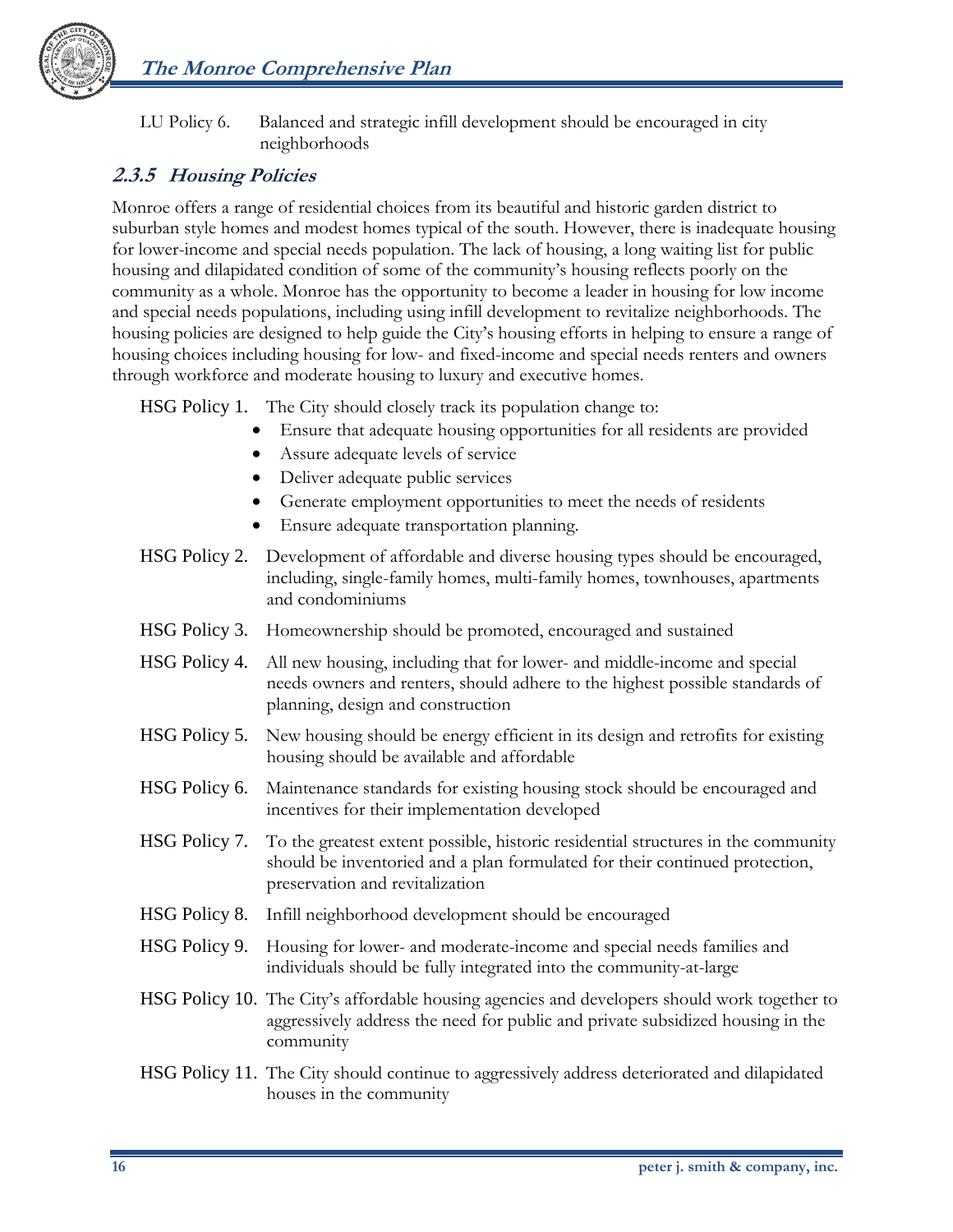- HSG Policy 12. The City should work with surrounding communities to ensure that emergency shelter is available throughout the region – not just in Monroe
- HSG Policy 13. The City should formulate a balanced structure of sales and ad valorem taxes to generate the revenue required to reliably provide the type and level of service required and expected by the citizens of the City of Monroe

## **2.3.6 Economic Vitality Policies**

Monroe is strategically located in Northeast Louisiana within reach of Texas, Mississippi and Arkansas. While it has successfully positioned itself as a regional center for retailing, it has fallen behind in population and job growth. Leaders are focusing on connecting the City's educational resources to one another and to the business community as just one way to spur economic growth. Downtown revitalization is another of many avenues of economic development also being pursued. The economic vitality policies will help Monroe practice economic development creatively and effectively to increase wealth and well-being in the community.

| EV Policy 1. | Strategies to assist and support local entrepreneurs should be identified and<br>pursued                                                                                                                 |
|--------------|----------------------------------------------------------------------------------------------------------------------------------------------------------------------------------------------------------|
| EV Policy 2. | A diverse economic base should be developed to maintain a stable economy                                                                                                                                 |
| EV Policy 3. | Opportunities for public-private partnerships to implement development<br>projects should be identified and pursued                                                                                      |
| EV Policy 4. | Regional economic development agencies should cooperate fully to ensure that<br>all avenues of economic development are pursued to increase wealth and<br>opportunity in the community                   |
| EV Policy 5. | The region's institutions of higher learning are economic development, cultural<br>and educational assets to the community and they should be included in efforts<br>to enhance the vitality of the City |
| EV Policy 6. | The City should continue its efforts to revitalize the downtown with an<br>enhanced riverfront                                                                                                           |
| EV Policy 7. | The economic development potential of heritage and cultural tourism<br>development should be explored                                                                                                    |
| EV Policy 8. | The City should develop an identity and shape marketing and job creation<br>strategies accordingly                                                                                                       |

### **2.3.7 Environment Policies**

Monroe is defined by the beauty of its natural landscape: The Mississippi River alluvial plane to its east, the bayou and river wending their way through the city, Black Bayou Lake, a unique natural resource of unparalleled beauty and critical to the City's supply of fresh drinking water. Protecting these resources is important to the sustainability of the community. The Environmental Resources Policies guide sound decision-making and sustainable practices to preserve the City's environment and natural resources now and for generations to come.

ENV Policy 1. The City should consider the cumulative impacts of land use and policy decisions on the environment and strive to balance them with the other goals and policies of the Comprehensive Plan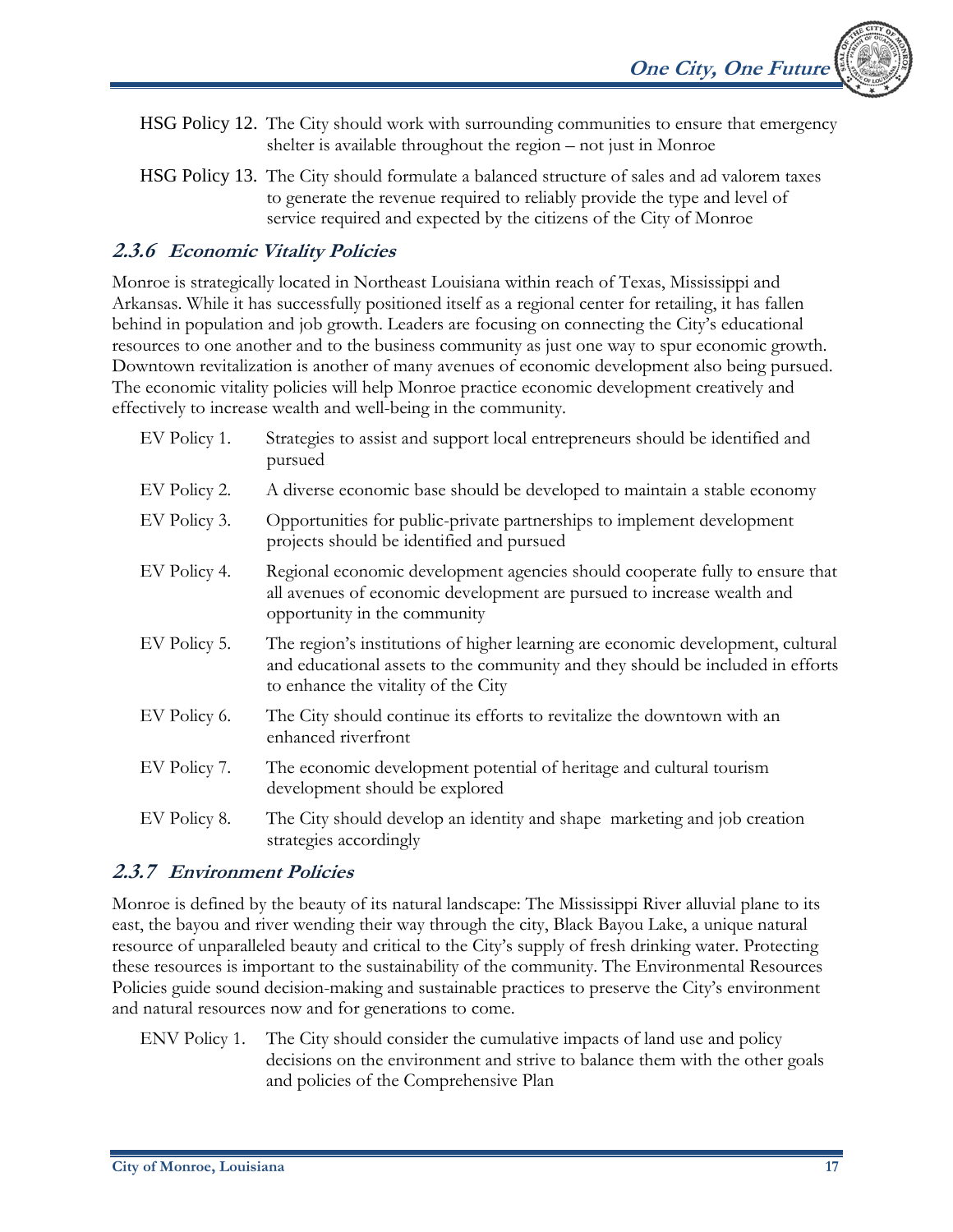

| ENV Policy 2. | Cooperation and coordination among communities in Ouachita Parish should<br>be encouraged to preserve the quality and quantity of the aquifer and surface<br>and ground water  |
|---------------|--------------------------------------------------------------------------------------------------------------------------------------------------------------------------------|
| ENV Policy 3. | Appropriate steps should be taken to protect the community from flooding<br>and other natural hazards                                                                          |
| ENV Policy 4. | Potential air and noise impacts should be monitored and mitigated to protect<br>the safety and well being of residents                                                         |
| ENV Policy 5. | To the greatest extent possible, existing healthy trees in the community should<br>be persevered and protected and replacements promptly planted when they<br>cannot be saved. |
| ENV Policy 6. | Monroe should develop and maintain storm water regulations                                                                                                                     |
| ENV Policy 7. | The City should ensure new development meets or exceeds Federal Emergency<br>Management Agency (FEMA) and state standards in designated floodplains                            |

### **2.3.8 Transportation Policies**

The City's transportation system has been altered significantly from its original grid design. It conflicts with the railroad, contains confusing areas with poor wayfinding and while overbuilt in some areas, is under built in others. The Transportation Policies are designed to guide appropriate development of the City's transportation system so it serves residents and visitors.

| TRN Policy 1.  | Roads in Monroe should be designed, constructed and maintained at levels that<br>ensure the safe and efficient movement of people and goods                                                         |
|----------------|-----------------------------------------------------------------------------------------------------------------------------------------------------------------------------------------------------|
| TRN Policy 2.  | The City's circulation system should be designed to provide access to all<br>segments of the population                                                                                             |
| TRN Policy 3.  | Rail crossing conflicts with the street system in the City should be addressed                                                                                                                      |
| TRN Policy 4.  | Street lighting and sign controls should be appropriate to achieve maximum<br>street safety while minimizing light pollution                                                                        |
| TRN Policy 5.  | Streets and roads should be developed at a scale appropriate to the adjacent<br>land uses                                                                                                           |
| TRN Policy 6.  | Sidewalks should be developed throughout Monroe                                                                                                                                                     |
| TRN Policy 7.  | Alleys should be enhanced for pedestrian and bicycle circulation                                                                                                                                    |
| TRN Policy 8.  | Monroe should continue to maintain and enhance its public transit system to<br>benefit all residents in need of transportation and to save energy                                                   |
| TRN Policy 9.  | Monroe's public transportation system should be part of a wider, regional<br>network to move people conveniently and affordably around northeast<br>Louisiana                                       |
| TRN Policy 10. | Greenway trails, walking trails and bike paths should be developed to enhance<br>the quality of life, link the City's amenities to one another and provide a<br>healthful alternative to car travel |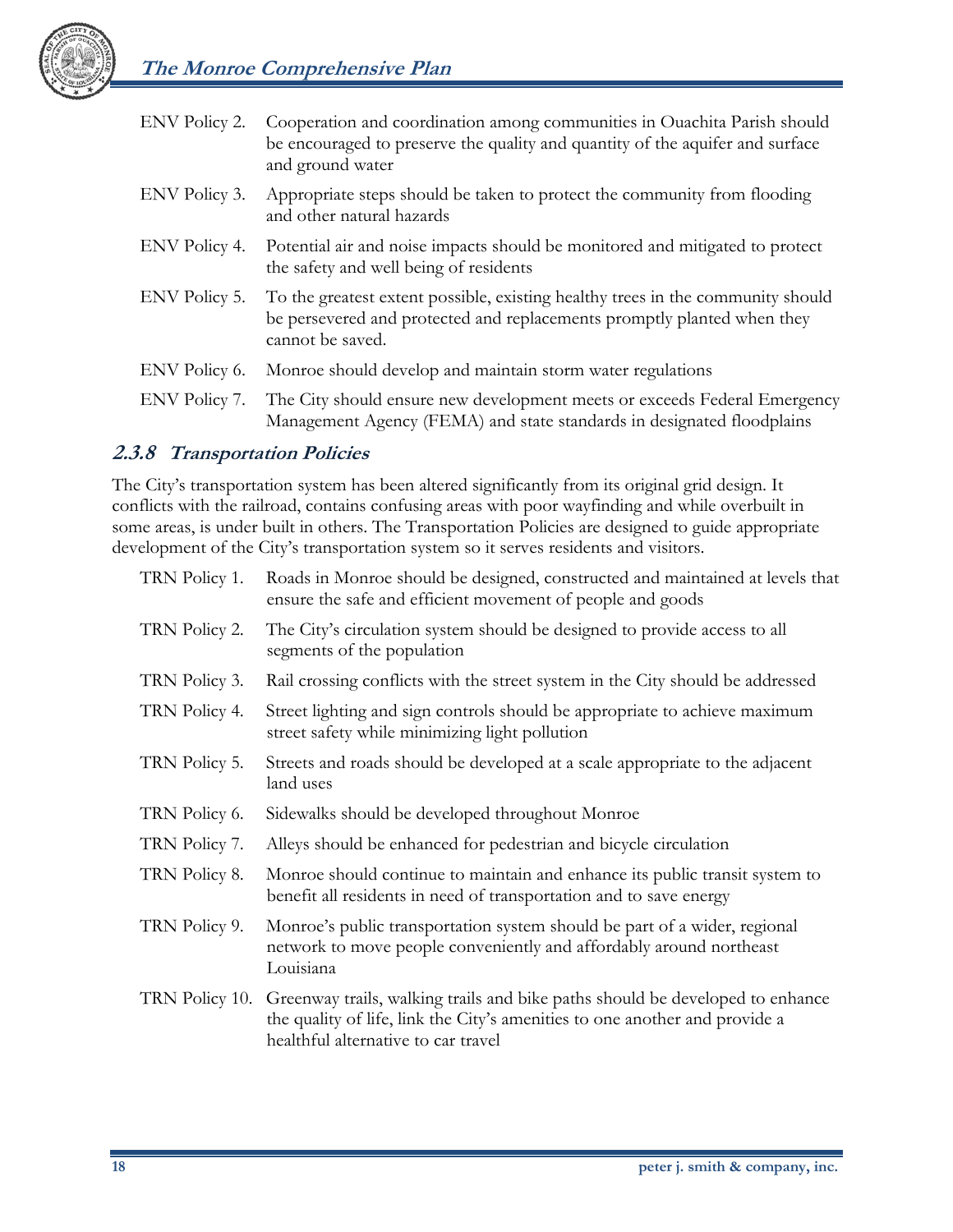

## **2.3.9 Infrastructure and Utilities**

Infrastructure is quite literally the backbone of the community and its condition, operations, distribution system and aesthetics can define the livability of the City. Facilities and services must be in a timely and fiscally responsible manner. The utilities policies set the framework for ensuring service delivery.

| UT Policy 1. | The City of Monroe should continue to monitor and upgrade its sanitary sewer<br>system                                       |
|--------------|------------------------------------------------------------------------------------------------------------------------------|
| UT Policy 2. | The City's storm water system should be addressed                                                                            |
| UT Policy 3. | Planned improvements to the City's water treatment and pumping system<br>should be implemented                               |
| UT Policy 4. | The water distribution system should be upgraded                                                                             |
| UT Policy 5. | When economically feasible, conversion of existing overhead utilities systems<br>to underground systems should be encouraged |
| UT Policy 6. | Infrastructure investment sets the stage for private development and should be<br>a priority                                 |
| UT Policy 7. | Wireless internet and cellular services should continue to be expanded to serve<br>the entire city                           |

## **2.3.10 Community Facilities Policies**

Community facilities help protect the health and safety of the City's residents and educate and prepare citizens for their own and the community's future. Community facilities are integral to the overall health and vitality of the community. The community facilities policies encourage vision, foresight, collaboration and cooperation in the provision of the facilities and services they provide.

| CF Policy 1. | Educational institutions and the City government should work together to<br>pursue their shared goals and meet the needs of residents and businesses                     |
|--------------|--------------------------------------------------------------------------------------------------------------------------------------------------------------------------|
| CF Policy 2. | Emergency services personnel (police and fire) should be maintained at a level<br>that is adequate to protect residents and businesses                                   |
| CF Policy 3. | Cooperation and coordination between governmental units should be<br>promoted and encouraged in the provision of public facilities and services                          |
| CF Policy 4. | Public facilities should be developed, improved and maintained according to<br>high standards of design and performance, to serve as examples for private<br>development |
| CF Policy 5. | Public structures and civic facilities should be provided to meet the needs of<br>the community and support economic development                                         |

# **2.3.11 Parks and Recreation Policies**

The City's parks and recreation facilities and programs are central to its quality of life, social infrastructure, educational system and economic vitality. The parks and recreation policies are designed to help the City provide, maintain and enhance open space and recreation facilities and programs adequate for all ages and income levels.